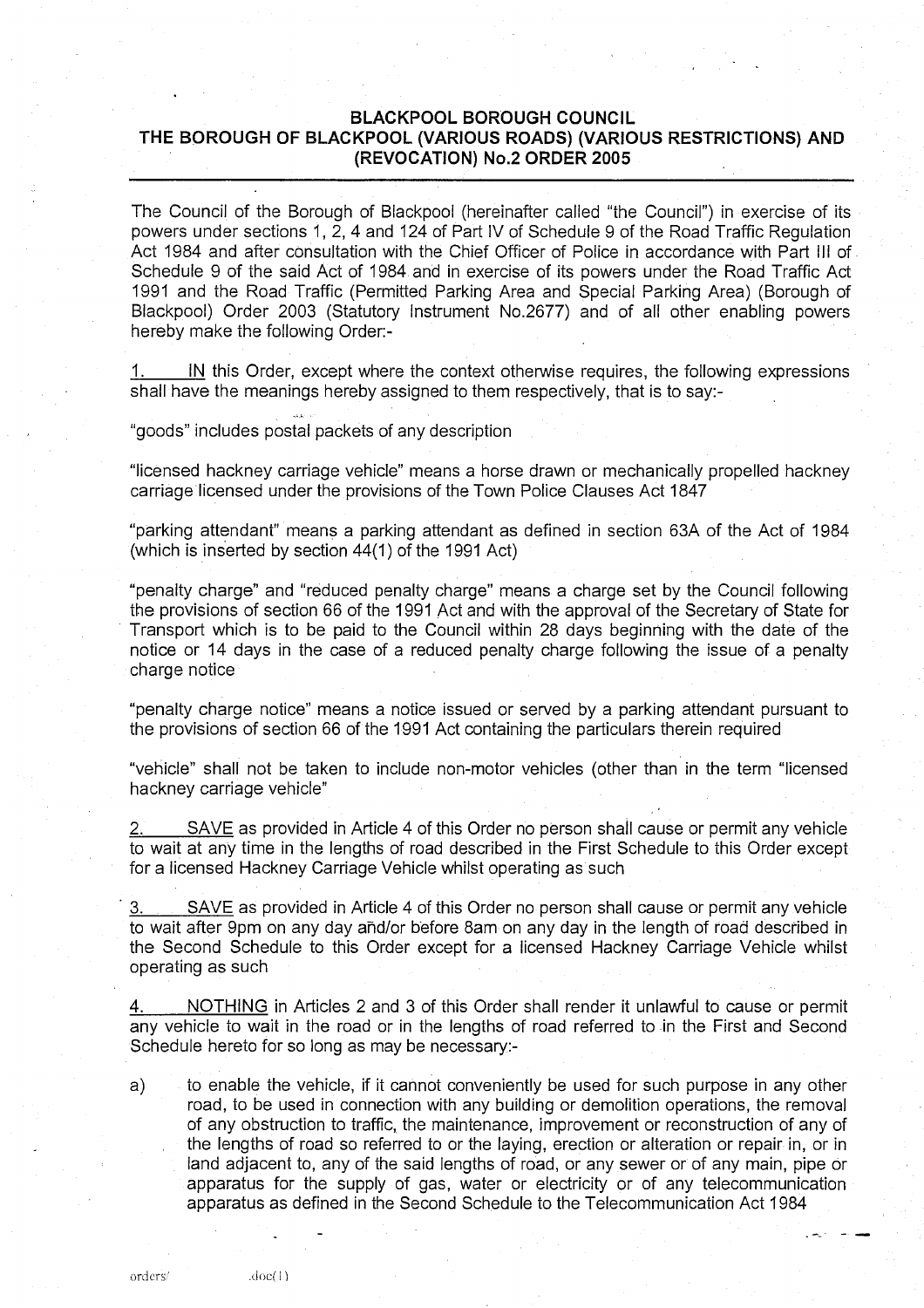- **b) if the vehicle is a fire engine or ambulance or any vehicle in the service of a local** authority or Police Force and the vehicle is being used in pursuance of statutory **powers or dutie s**
- **c) if the vehicle is waiting owing to the driver being prevented from proceeding by** circumstances beyond his control or owing to such waiting being necessary in order to avoid accident; and
- **d) if the vehicle is in the service of or employed by the Post Office and is waiting in any affected length of road whilst postal packets** , **as defined in section 87 of the Post Office Act 1953** , **addressed to premises adjacent to that length of road are being unloaded from any vehicle or having been unloaded therefrom are being delivered or while postal packets are being collected from premises or posting boxes adjacent to that length of road**, **or is in use in connection with the cleaning of telephone kiosks adjacent to that length of road**

**<sup>5</sup> . (1) IF a vehicle is left or abandoned in a length of road to which any provision of this Order applies in contravention of any of the provisions of this Order a penalty charge shall be payable and**/**or the vehicle may be removed from that locatio <sup>n</sup>**

**(2) In the case of a vehicle in. respect of which a penalty charge is payable a penalty charge notice showing the information required by Section 66**(**3) of the 1991 Act may then be issued by a parking attendant in accordance with section 66** ( **1) of the 1991 Act**

**(3) Where a parking a**tt**endant has removed or caused to be removed a vehicle in accordance with paragraph** ( **1) of this Articl e**

- a) he shall provide for the safe custody of the vehicle
- **b) the Council shall be entitled to recover from the person responsible such charges in respect of the removal**, **storage and disposal of the vehicle as it might prescribe from time to time**
- **c) the provisions of the Road Traffic Regulation Act 1984 as amended shall apply to the disposal of any such vehicle removed by or on behalf of the Council pursuant to this A**rt**icle**

**FHE** provisions of Article 33 of the Road Traffic (Permitted Parking Area and Special **Parking Area**) (**Borough of Blackpool** ) **Order 2003 ("the said Order of 2003") are hereby revoked so far as the lengths of road referred to in the Third Schedule to this Order are concerned**

**<sup>7</sup> . ANY provisions contained in the Borough of Blackpool** (**Consolidation of Waiting Restrictions**, **On Street Parking Places** , **Residents Parking Places and Protection of Bus Stops**) Order 2003 and inconsistent with the provisions of this Order are hereby revoked

**<sup>8</sup> . SAVE as are expressly hereby revoked the provisions of the said Order of 2003 remain in full force and effect**

**PHIS** Order shall come into operation on the 1<sup>st</sup> day of August 2005 and may be cited **as "THE BOROUGH** OF BLACKPOOL (VARIOUS ROADS) ( **VARIOUS RESTRICTIONS)** AND (REVOCATION) **No.2 ORDER 2005"**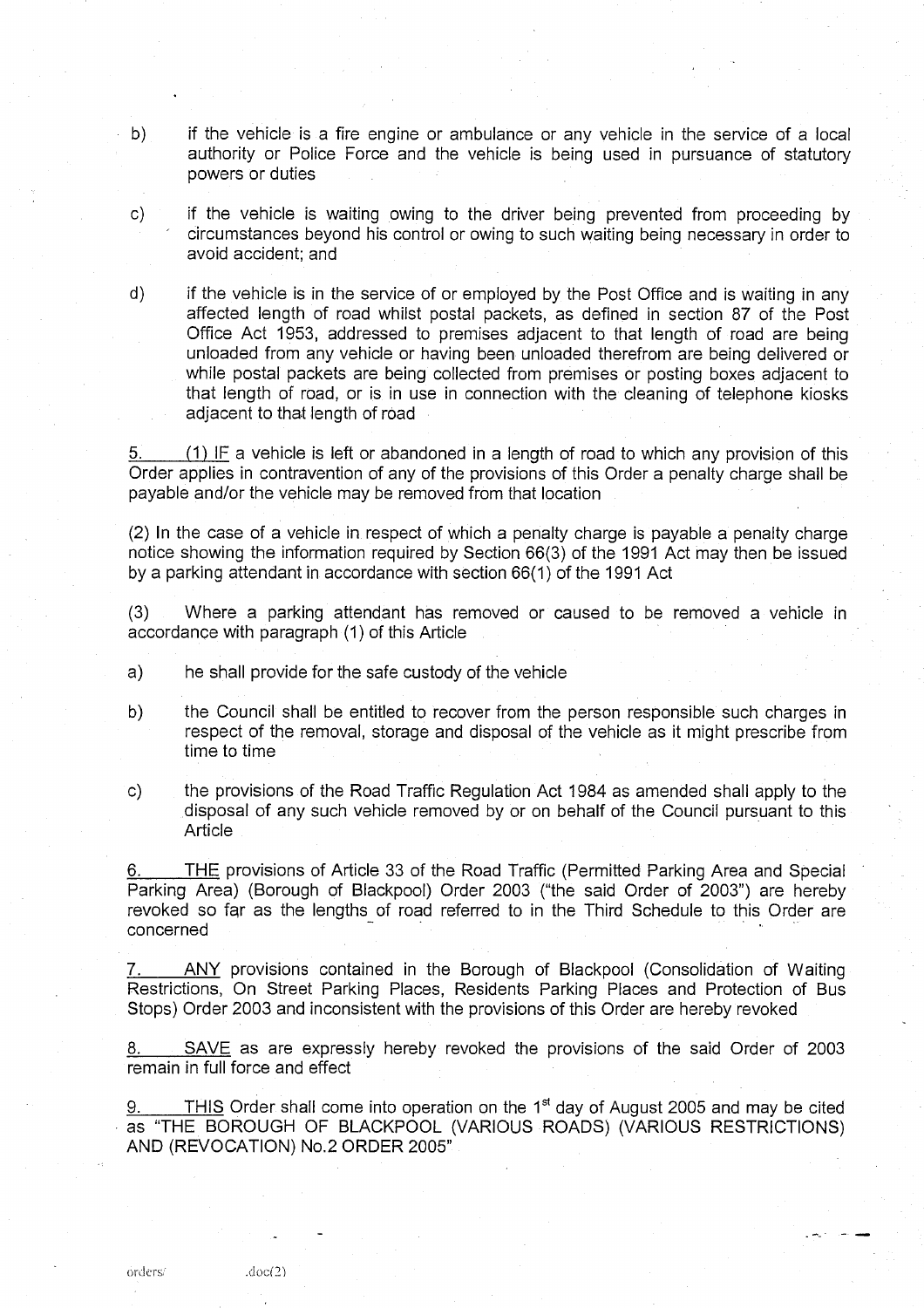Given under the Common Seal of the Council of the Borough of Blackpool on the 7<sup>th</sup> day of **July 2005** 

 $\begin{array}{c} \n} \n} \n \n \downarrow \n \end{array}$ 

THE COMMON SEAL of the Blackpool<br>Borough Council was hereunto affixed in<br>the presence of:-

annis CHIEF SOLICITOR



orders/